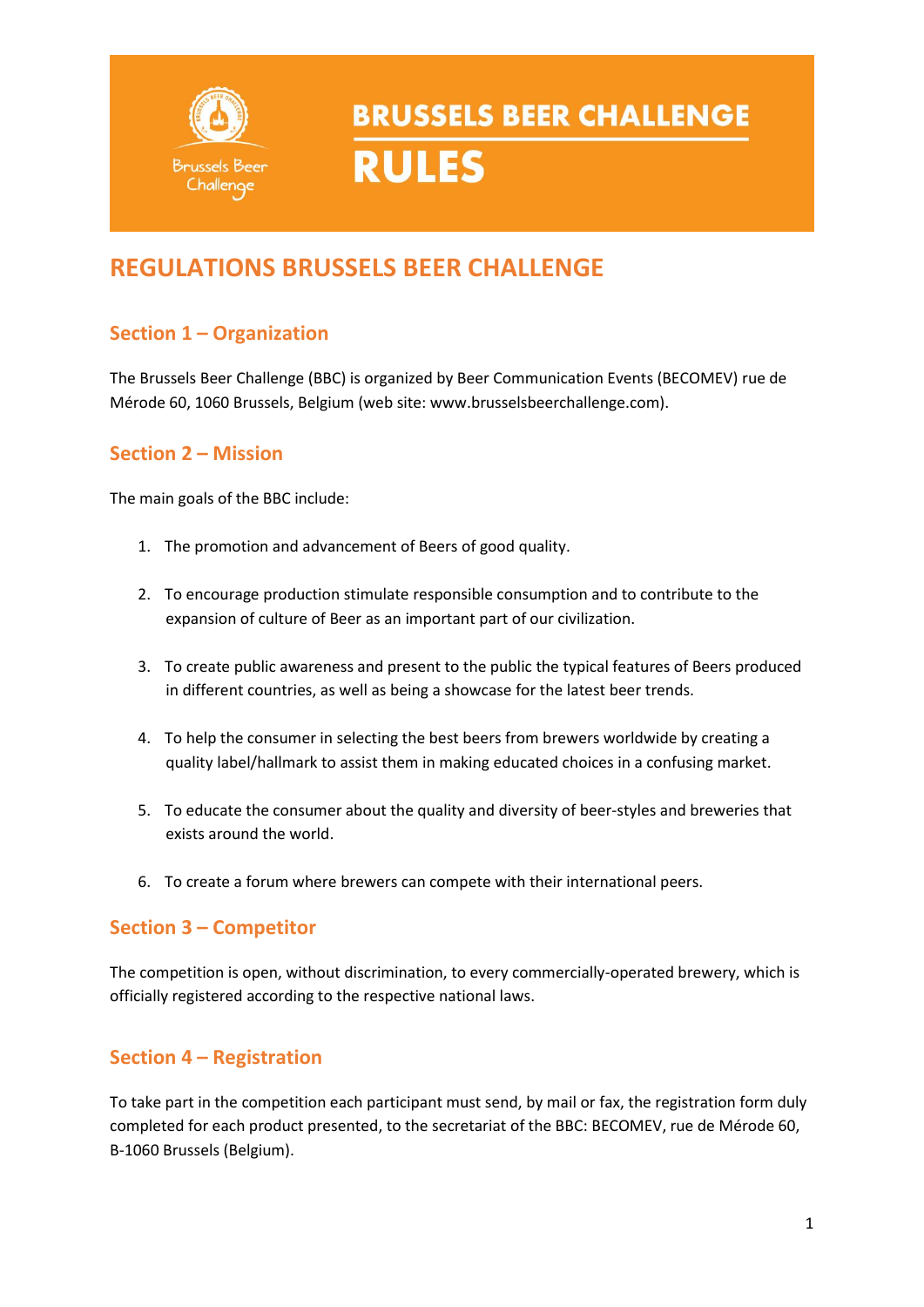

The registration form can be downloaded from our web site: www.brusselsbeerchallenge.com

The registration form for each product must include:

- 1. The complete and exact identification of the participant who has the right to market or distribute the batch corresponding to the samples.
- 2. The exact designation of the product, in accordance with the regulations of the country.
- 3. The beer category under annex 1. Sorting products in different categories.
- 4. Only completely filled out and duly signed forms including stating the beer category will be considered.
- 5. A copy of the form «Client File» duly filled in. This form is available at the web site: www.brusselsbeerchallenge.com
- 6. A payment form filled out or proof of bank transfer for the cost of participation.

The indications listed on the registration form engage the responsibility of the author. The BBC may at any time verify the truthfulness by any legal means and take any action as it deems necessary.

### **Section 5 – Participation costs and terms of payment**

Beers - Participation cost is 175€ (For Belgian companies add 21 % VAT). Early bird: Participation cost is 165€ (For Belgian companies add 21 % VAT)

Payment can be made by bank transfer to BECOMEV BE39 0016 5981 7419 (Iban), GEBABEBB (Bank Identification Code) of the BNP Paribas Fortis (B-1000) or by credit card Visa/Eurocard or American Express by completing the payment slip.

These costs must be settled upon registration. If the cost of registration has not been received for a product it will not be allowed to participate.

### **Section 6 – Shipping of samples**

To be admitted to the competition following quantities must be sent in for to the secretariat of the BBC, BECOMEV, rue de Mérode 60, B-1060 Brussels (Belgium).

| Bottle<br>volume<br>beer | 0.5 liters<br>Δt<br>(or equal to)<br>least<br>∼ | liters<br>than 0.5 <i>.</i><br>Less |
|--------------------------|-------------------------------------------------|-------------------------------------|
| Number of<br>bottles     |                                                 |                                     |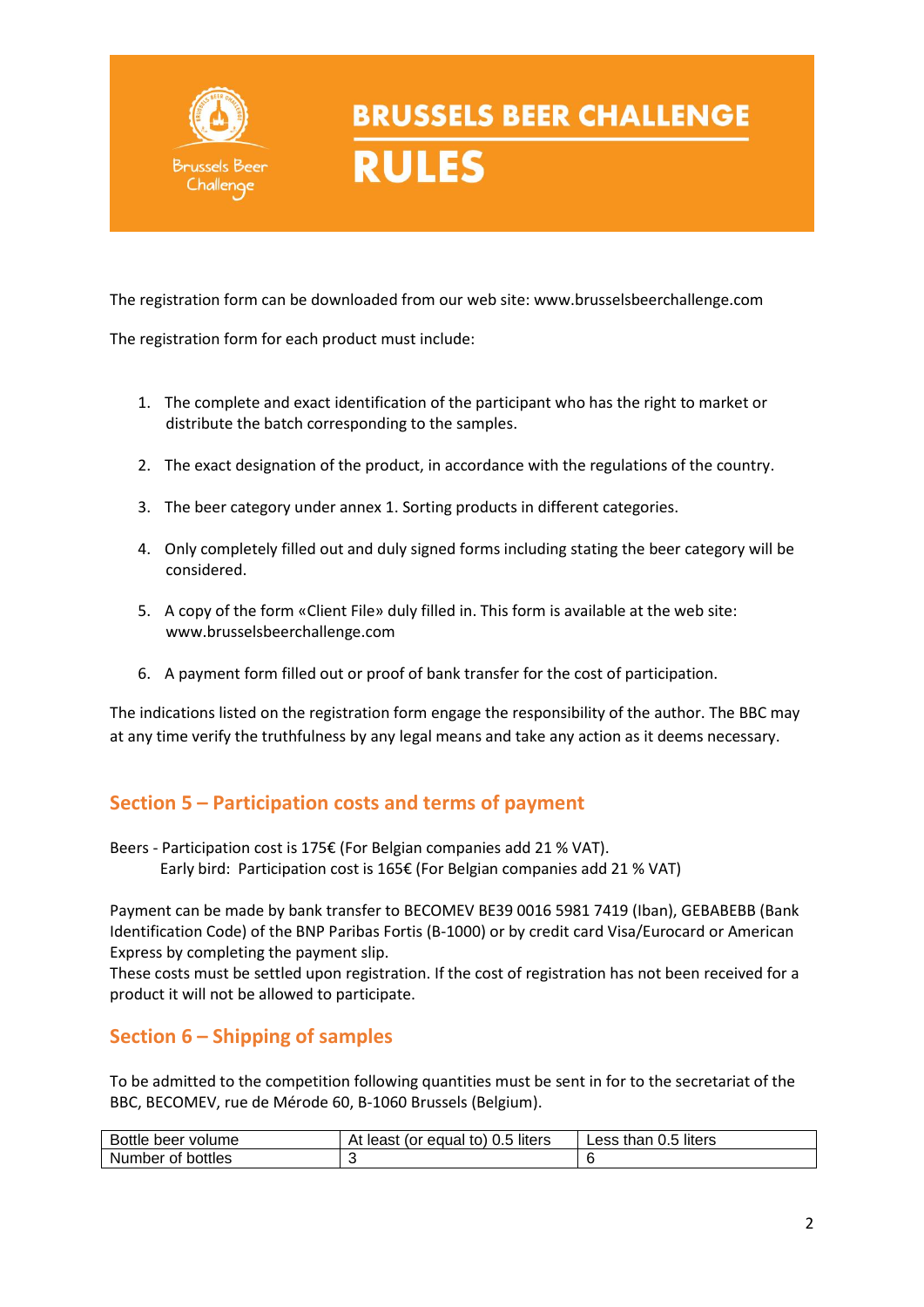

**RULES** 

These samples must be directly addressed (shipping, customs and taxes paid by sender). They must be accompanied by:

• a pro forma bill stating: Samples without commercial value

Samples that arrive late or that have not been correctly registered (section 4), or that don't correspond to the registered product will not be presented for the competition or returned. BBC is not responsible for late arrivals of samples.

To avoid breakages, the following measures are recommended:

- Wrap each bottle individually in a blister pack
- Place each bottle upright in a suitable packaging box
- Fill the free space in the box with a suitable packaging material.
- Label "Fragile" and "This side up" on each box

### **Section 7 – Control and stocking of samples received**

The BBC checks the shipments of Beer received and the official documents that accompany them, corrects any possible errors and refuses samples that do not correspond to the following regulations.

- The labeling of products made in the EU member states must comply with the Community regulations, and for other countries, this must conform to the regulations in force in the country of production.
- The BBC will sort the samples according to their (Section 4) declarations characteristics or, if necessary, by their obvious characteristics.
- The organizer will store the samples in a secure place under temperature and atmospheric conditions that will guarantee optimum storage.

The BBC is going to control the award-winning beers by comparing a selection of those products to an anonymously-bought sample from the same beer. A certified laboratory will be in charge of the comparative analysis and the comparative tasting (by a panel of independent beer tasters). In case of serious doubt or proven difference, the BBC reserves the right to cancel the awarded medal, to warn the relevant fraud services (or equivalent) and to expel the implicated producers from all competitions, organized by the BBC for a period of five years. The BBC will inform the brewers involved.

### **Section 8 - Classification of Beers**

The samples are filled per series and presented to the jury after a check based on registration documents, and the accuracy of entries for each category.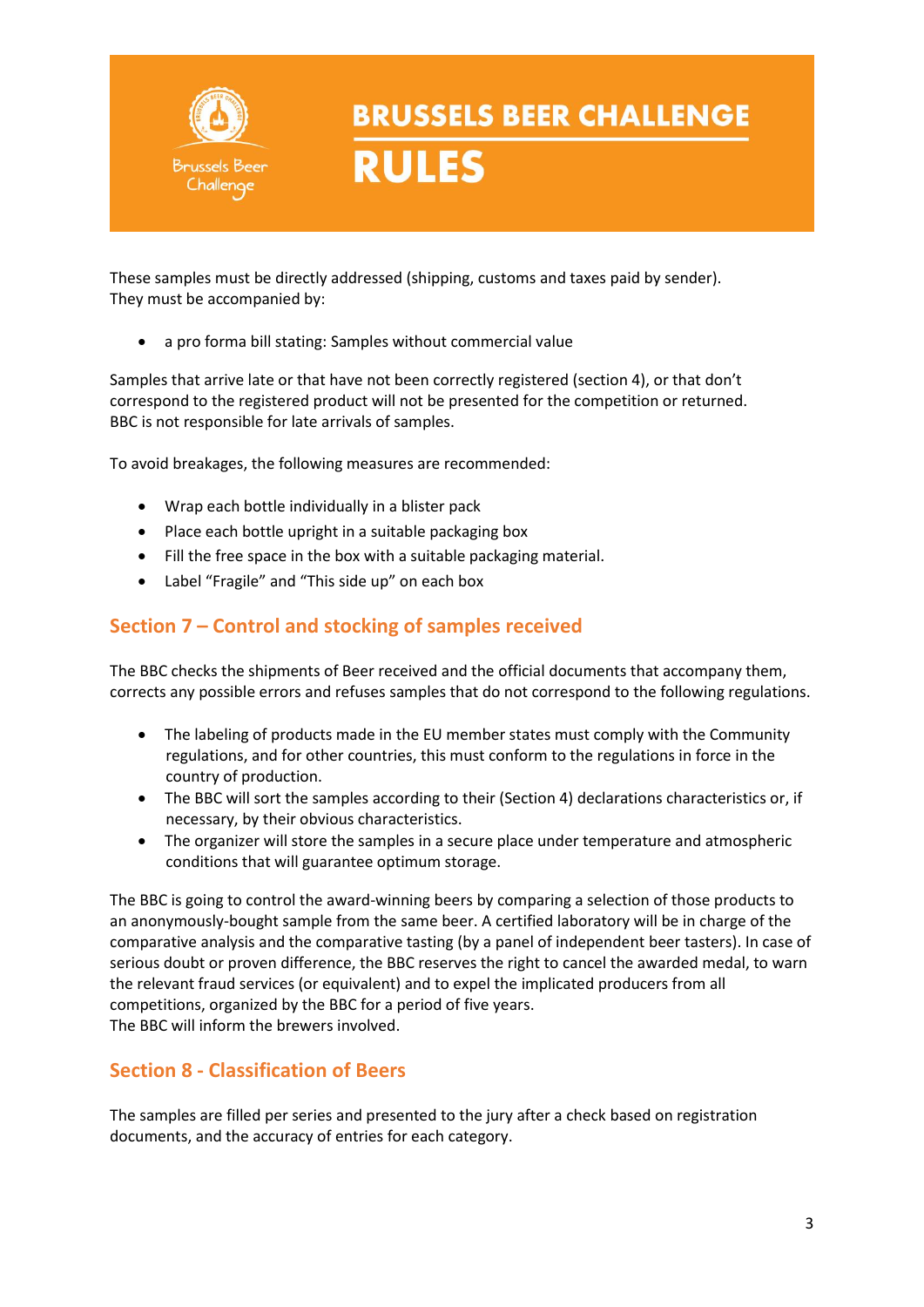

### **Section 9 - Judging**

- 1. The submitted beers are judged by means of anonymous tasting performed by an international, experienced and independent jury appointed by the organizer.
- 2. Each beer in competition will be blind tasted by a minimum of 3 beer experts.
- 3. Beers in competition will be evaluated according to their ability to meet the Annex style guideline criteria.
- 4. All judges will use the same evaluation form provided by the Brussels Beer Challenge.
- 5. Evaluations will be conducted on an individual basis and not in groups.
- 6. Tasting glasses: a BBC tasting glass will be used by each judge.
- 7. Each judge table panel functions under the authority of a chairman appointed by the BBC, who is responsible for the smooth flowing of the tasting, checks the quality of beers served and the filling out of the score sheets and eventual attribution of points.

The BBC team will select judges from a list of internationally recognized brewers, consultants, industry suppliers and writers. These individuals have been selected on the basis of:

- 1. Industry and peer recognition;
- 2. Knowledge of beer styles and the brewing process;
- 3. Flavor perception;
- 4. Sensory training and prior judging or beer evaluation experience;
- 5. Judging demeanor.

### **Section 10 - Chairman's duty**

The judge panel chairman's duty is to ensure the smooth progress of the tasting of samples and:

- 1. Ensure the secrecy regarding the anonymity of the Beers;
- 2. Order a second tasting of a sample if it is deemed necessary.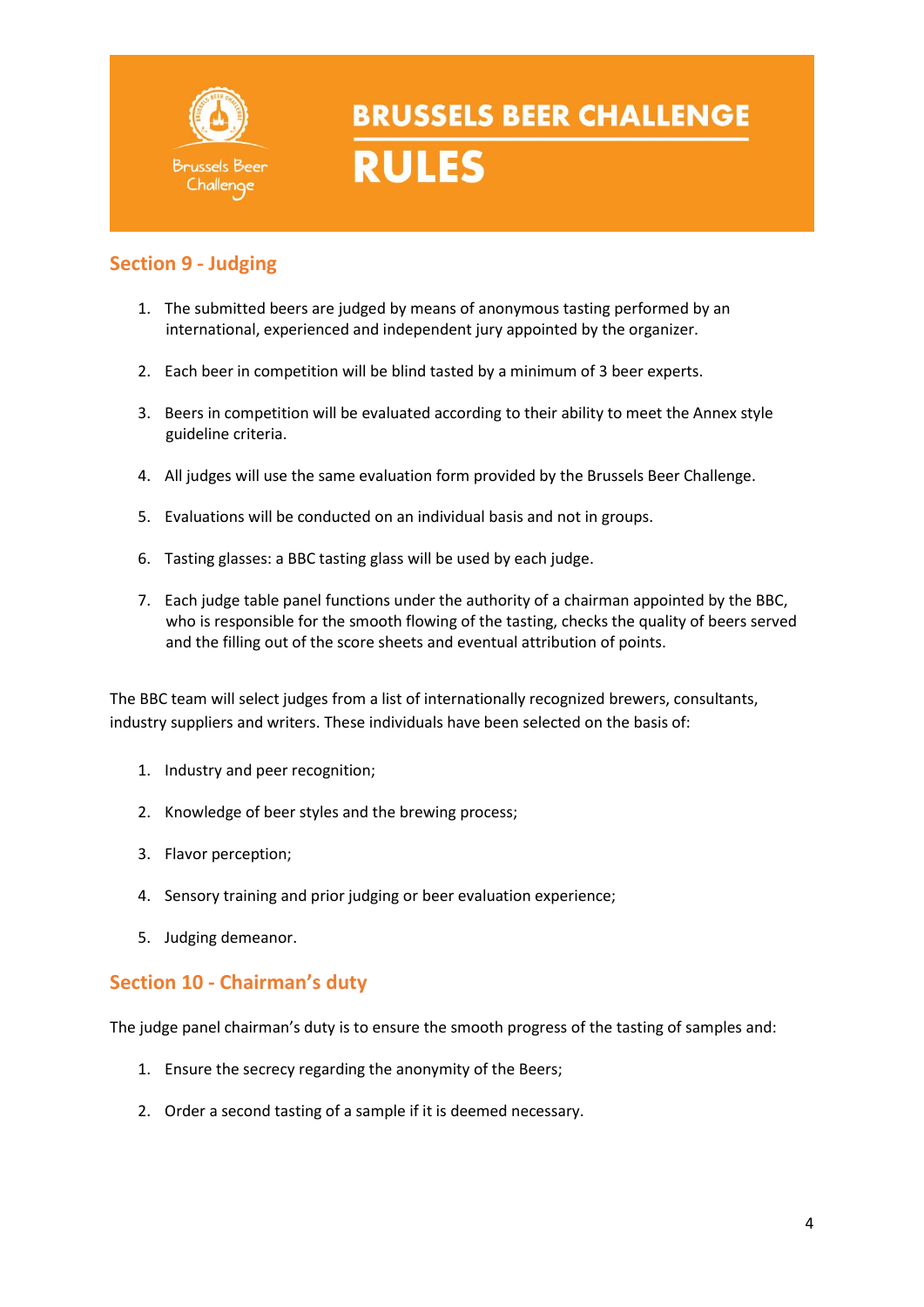

**RULES** 

### **Section 11 - Organization of the session**

The organizing committee of the BBC, which is composed of a director of operations and a general director, organizes the distribution of samples between the judge panels and the order of the tasting sessions.

### **Section 12 – Overall functioning of the commissions**

### **1. Discipline**

As anonymity is a fundamental principle of the competition:

- a. During the tasting the judges are required to keep silent and avoid gestures or facial expressions that might give away their impressions.
- b. Before the serving of each sample, the score sheets that are handed out may bear technical information relative to the sample.
- c. The staff that collects the sheets ensures they have been correctly filled out.
- d. Jurors are not allowed to know the identification of a beer, its origins, price, points or awards, thus respecting total anonymity.
- e. The use of private phones, tablets, laptops, ... is not allowed during the tasting sessions.

### **2. Mode of operation**

Once the jury panels are formed, they will meet prior to judging to have their responsibilities and the judging process explained.

- a. The panels are seated in a well aired, well lit and quiet hall where entry is prohibited to any person not directly involved with the judging sessions. Where possible the temperature is kept between 18°C and 22°C. Smoking and eating is not allowed. Perfume, aftershave and strong deodorant will be banned.
- b. The judge decides whether or not to spit out beer under evaluation.
- c. To assist to the judging process each judge will have the following available,:
	- Slices of white bread
	- Fresh water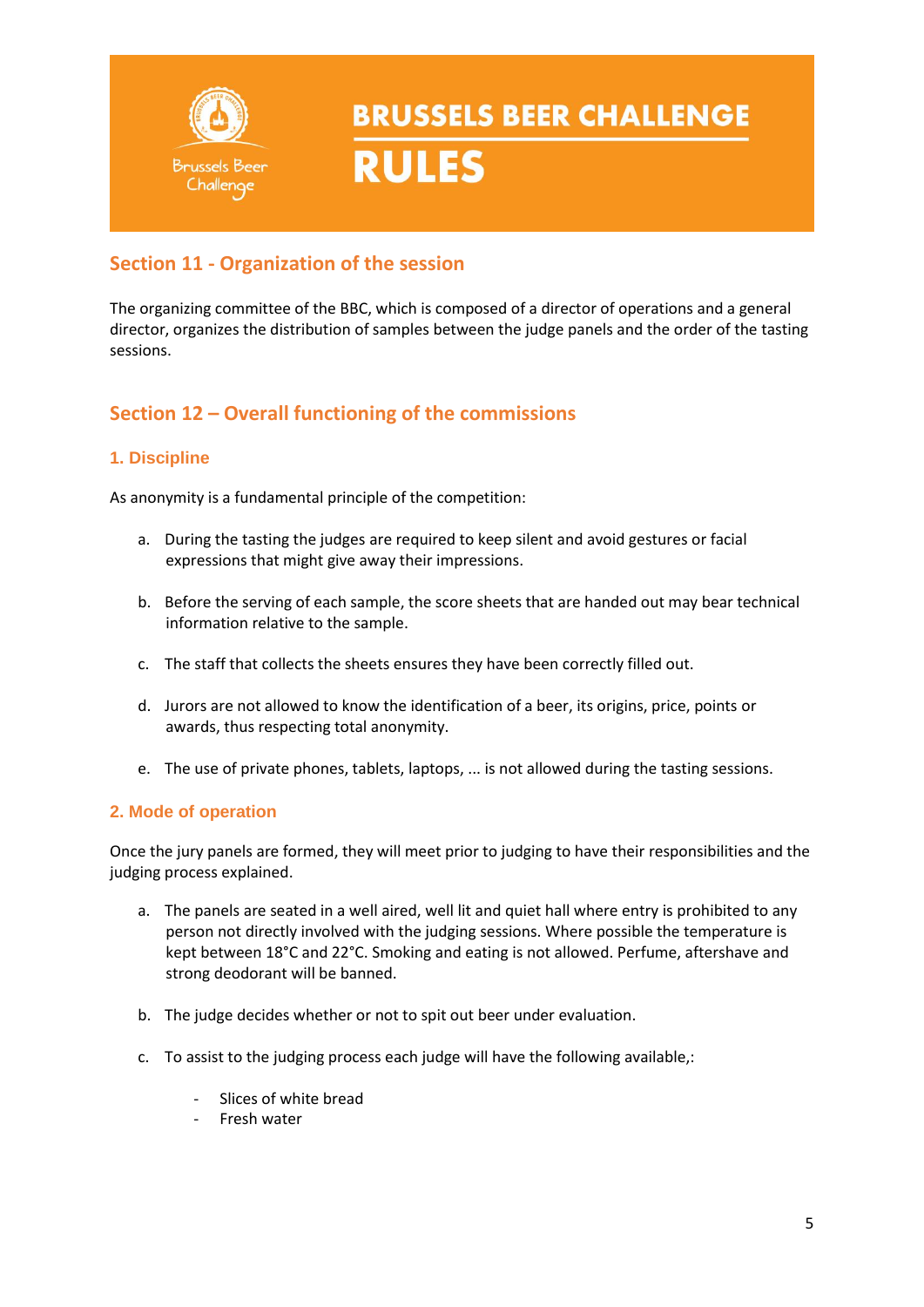

**RULES** 

- d. A second hall next door but out of the jurors' sight is reserved for serving of the beer samples. Smoking is not allowed here either.
- e. The beer will be poured by a trained festival staff member and will be served to the judge.
- f. The tasting sessions are held in the mornings. Each judge tastes a maximum 45 samples each day.
- g. The BBC guarantees optimal tasting conditions for the judges.

### **Section 13 – Order and temperature of presented Beers**

- 1. The purpose of the distribution of the Beers is to introduce to the commissions a homogenous successive set of samples. These series are examined in a rational order decided upon by the organizing committee in accordance with article 11.
- 2. Every morning before the first tasting session, it is recommended that for the palate calibration a beer of the same type as the series planned is presented to the tasters. This is a non-competing neutral tasting beer. This beer will be discussed by all judges.
- 3. The greatest efforts are made to ensure that the Beers are tasted at adequate serving temperatures. It is essential that all samples from the same category are tasted at the same temperature.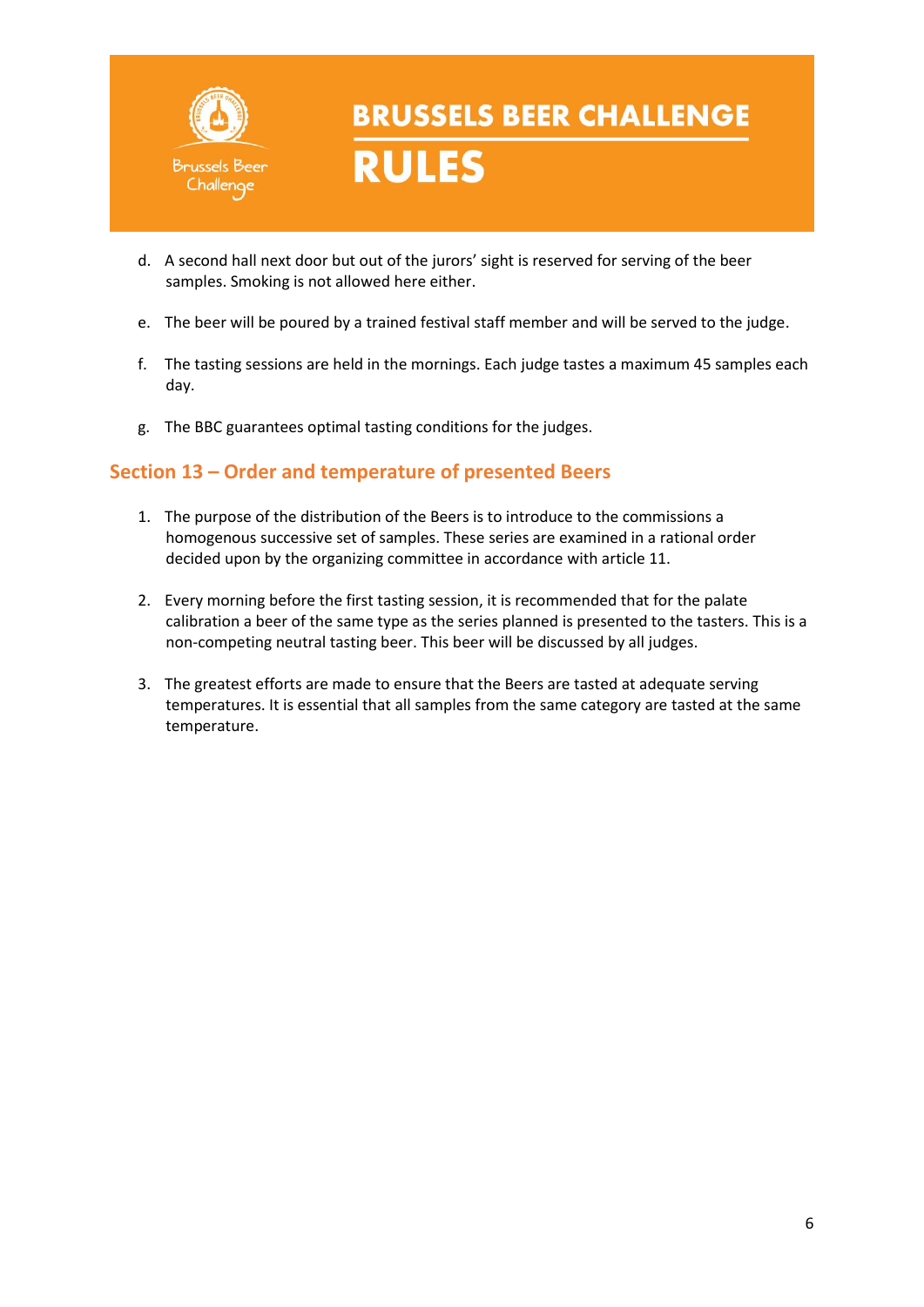

### **Section 14 – Description of the score sheet**

At the same time as the sample is served, each judge will receive the corresponding score sheet. The panel number must also be visible.

|                                                                                                                        |                                                                              | <b>CONTEST</b>                                    | <b>DATE</b>                                                                                                            |                                                                                                                                                                                                                                              | <b>JURY</b>                                                   | TASTER                                                              |                                                                         |                                    | <b>TASTING SHEET</b><br><b><i>USTER MINGER</i></b>                                                                                                                                                                                                                                                                        |
|------------------------------------------------------------------------------------------------------------------------|------------------------------------------------------------------------------|---------------------------------------------------|------------------------------------------------------------------------------------------------------------------------|----------------------------------------------------------------------------------------------------------------------------------------------------------------------------------------------------------------------------------------------|---------------------------------------------------------------|---------------------------------------------------------------------|-------------------------------------------------------------------------|------------------------------------|---------------------------------------------------------------------------------------------------------------------------------------------------------------------------------------------------------------------------------------------------------------------------------------------------------------------------|
|                                                                                                                        |                                                                              |                                                   |                                                                                                                        |                                                                                                                                                                                                                                              |                                                               |                                                                     |                                                                         |                                    |                                                                                                                                                                                                                                                                                                                           |
| <b>CATEGORY</b><br><b>Brussels Beer</b><br>Challenge                                                                   |                                                                              |                                                   |                                                                                                                        |                                                                                                                                                                                                                                              |                                                               | <b>FUSHT MUMBER</b>                                                 | <b>SAN PLE</b>                                                          |                                    |                                                                                                                                                                                                                                                                                                                           |
|                                                                                                                        |                                                                              |                                                   |                                                                                                                        |                                                                                                                                                                                                                                              | <b>CHARACTERISTICS</b>                                        |                                                                     |                                                                         |                                    |                                                                                                                                                                                                                                                                                                                           |
| <b>APPEARANCE</b>                                                                                                      | Colour<br><b>Clarity</b><br>Foam<br><b>Foam stability</b><br><b>COMMENTS</b> |                                                   | <b>CI Straw</b><br>$\Box$ Cloudy<br><b>Coarse</b>                                                                      | □ Collapsing □ Ring □ Thin Layer                                                                                                                                                                                                             | □ Opaque □ Clear □ Brilliant<br>□ Medium □ Rne □ Hone         |                                                                     | □ Vellow □ Gold □ Amber □ Red · □ Brown □ Black<br><b>D</b> Thick layer |                                    |                                                                                                                                                                                                                                                                                                                           |
| <b>AROMAS</b>                                                                                                          | Malt<br><b>Hops</b><br><b>Yeast</b><br><b>Others</b>                         |                                                   |                                                                                                                        | □ Grainy □ Bready □ Caramel □ Roast<br>□ Spicy □ Herbal □ Fruity<br>a Estery a Phenolic a Sulphury                                                                                                                                           |                                                               |                                                                     |                                                                         | □ Citrus □ Floral □ Resiny □ Woody |                                                                                                                                                                                                                                                                                                                           |
| <b>COMMENTS</b>                                                                                                        |                                                                              |                                                   |                                                                                                                        |                                                                                                                                                                                                                                              |                                                               |                                                                     |                                                                         |                                    |                                                                                                                                                                                                                                                                                                                           |
| <b>General characteristics</b><br><b>Mouthfeel</b><br>Carbonation<br><b>FLAVOUR &amp;</b><br>Aftertaste<br><b>BODY</b> |                                                                              | □ Sweet<br>a Astringent<br>$\square$ Low          | $\square$ Bitter<br><b>D</b> Medium<br>□ Same as taste □ New flavours                                                  | <b>ED</b> Mouth watering                                                                                                                                                                                                                     | $\square$ Sour<br>$\Box$ Dry<br><b>D</b> High<br>$\Box$ Short | □ Salty<br>□ Costing □ Cloying<br><b>D</b> Lively<br>$\square$ Long | <b>D</b> Umaml                                                          |                                    |                                                                                                                                                                                                                                                                                                                           |
|                                                                                                                        | <b>COMMENTS</b>                                                              |                                                   |                                                                                                                        |                                                                                                                                                                                                                                              |                                                               |                                                                     |                                                                         |                                    |                                                                                                                                                                                                                                                                                                                           |
| <b>Major faults</b><br><b>Balance</b><br><b>TECHNICAL</b><br><b>Drinkability</b><br><b>QUALITY</b><br><b>COMMENTS</b>  |                                                                              | $\square$ Yes<br>$\square$ Poor<br>$\square$ Poor | $\square$ No<br><b>D</b> Reasonable<br><b>D</b> Reasonable                                                             |                                                                                                                                                                                                                                              | $\square$ Good<br>$\square$ Good                              | <b>D</b> Excellent<br><b>D</b> Excellent                            |                                                                         |                                    |                                                                                                                                                                                                                                                                                                                           |
|                                                                                                                        |                                                                              |                                                   |                                                                                                                        |                                                                                                                                                                                                                                              |                                                               |                                                                     |                                                                         |                                    |                                                                                                                                                                                                                                                                                                                           |
| <b>CATEGORY</b>                                                                                                        | <b>Appropriate for</b><br>category                                           |                                                   | $\square$ No<br>□ Too much                                                                                             | □ Somewhat<br>Archives and the Manuscript of the Manuscript of the Manuscript of the Manuscript of the Manuscript of the Manuscript of the Manuscript of the Manuscript of the Manuscript of the Manuscript of the Manuscript of the Manuscr |                                                               | $\square$ Wes                                                       |                                                                         |                                    |                                                                                                                                                                                                                                                                                                                           |
| <b>FEEDBACK FOR THE BREWERS</b>                                                                                        |                                                                              |                                                   |                                                                                                                        |                                                                                                                                                                                                                                              |                                                               |                                                                     |                                                                         |                                    | <b>SCORE</b>                                                                                                                                                                                                                                                                                                              |
|                                                                                                                        |                                                                              |                                                   |                                                                                                                        |                                                                                                                                                                                                                                              |                                                               |                                                                     |                                                                         |                                    | /50                                                                                                                                                                                                                                                                                                                       |
|                                                                                                                        |                                                                              |                                                   | aromas or major category deficiencies.   00 - 13 = Problematic: Major off flavours and aromas dominate. Hard to drink. |                                                                                                                                                                                                                                              |                                                               |                                                                     |                                                                         |                                    | 45 - 50 = Outstanding: World-class example of category.   38 - 44 = Excellent: Exemplifies category well, requires minor fine-tuning.   30 - 37 = Very good:<br>Generally within category parameters, some minor flaws.   21 - 29 = Good: Misses the mark on category and/or minor flaws.   14 - 20 = Fair: Off flavours/ |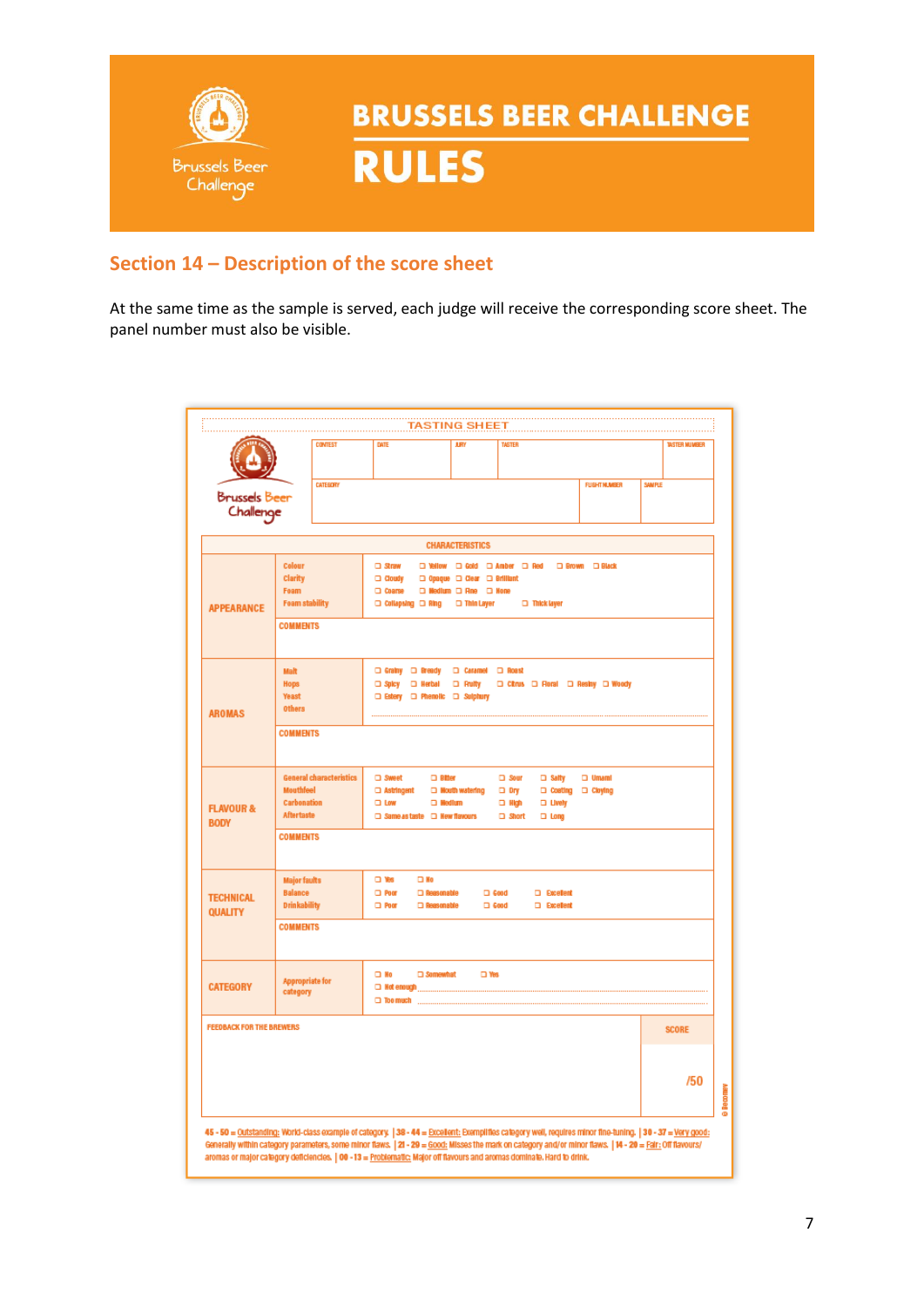

### **Section 15 – Role of the judges**

The judges verify and complete the information on the sheets relative to the sample. After sensory analysis of each sample the judge ticks the box on every line that corresponds to the appreciation of the given character. They then write any observations in the space reserved and return their sheet to the panel chairman. The opinion of the judges is final.

### **Section 16 – Transcription and calculation of results**

The BBC translates the judges score sheet assessments into final scores based on score resulting from the application of the methodology for distribution of medals, accredited by the Institute of Statistics of the Université catholique of Louvain. These final scores will be returned to the brewer

### **Section 17 – Distribution of rewards**

### **1. The Gold Medal and the Silver Medal**

Samples that have received the highest scores, during the tasting and for each category, are awarded the following:

- A gold medal is only awarded to outstanding beers which stand out at every level and for all tasting criteria.
- A silver medal is a beer that stands out for its intrinsic quality by displaying an above average impression of finesse, balance and expression.
- A bronze medal is awarded to a beer with no faults, displaying clear quality features and definite balance.

### **2. Special Trophies**

These trophies are complementary to those mentioned in paragraph 1.

All awards granted by the BBC within the framework of this competition, apply only to the awarded products by the producer or trader on the registration form (section 4 above) and from where the competing sample comes from.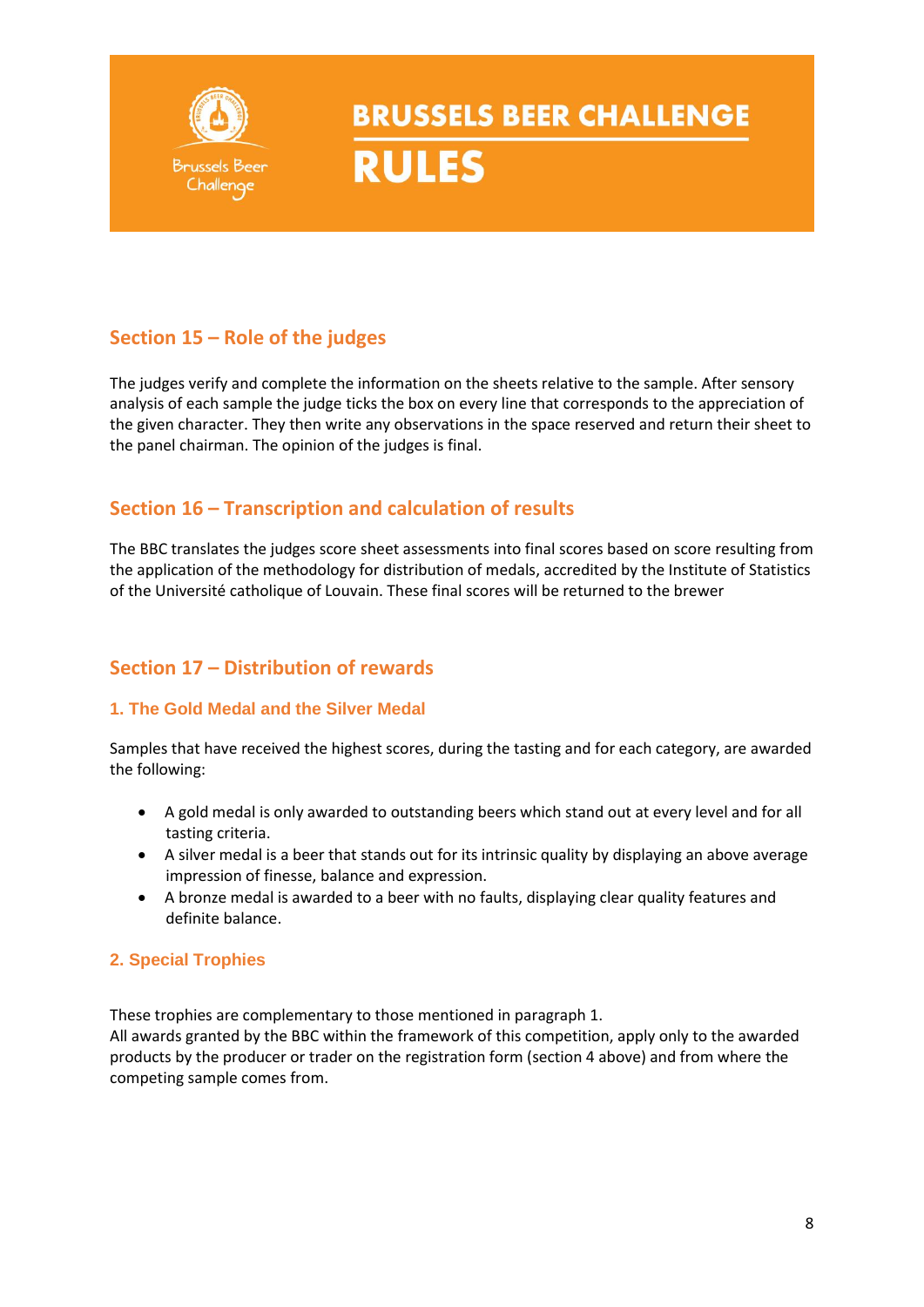

**RULES** 

### **Section 18 – Communication of awards**

The distinctions of award-winning products are displayed as follows:

#### **1. Awards**

- a. Participants who have obtained a medal will be notified by official letter from the BBC. Each medal obtained constitutes:
	- The official medal
	- A certificate stating the nature of the distinction, the exact identity of the award winning product as well as the identity of the producer or dealer according to information provided on the registration form.
- b. In addition, so that the producer can derive maximum benefit from winning the medal, the BBC offers for sale (and according to the rates in effect on the date the medal was awarded):
	- Official BBC bottle stickers for the awarded product.
	- The right to use the logo known as «dispensation to reproduce logo». This right is personal, and non-transferable. It is limited to the number of reproductions specifically asked for by the producer or dealer on the order form and is valid one year: starting from the official announcement of the results until the start of the next BBC.

The producer wishing to use the BBC logo on their labels or other supports must purchase this right called the «dispensation to reproduce logo» from the BBC.

No changes whatsoever may be made to the logo, the diameter, proportions or color. No other reproductions of the competition medal and/or bottle stickers and/or BBC logo are authorized nor can they be affixed to an awarded product.

The mention of the prize obtained cannot be reproduced except on the official bottle stickers and/or the «dispensation to reproduce logo».

### **2. Communication**

Participants who have obtained a complementary trophy as mentioned above (section 17.2.) will be notified by letter from the BBC.

The distinction of best product in a category will only be achieved by getting a trophy. Any infringement, unauthorized reproduction and/or use of the medal, bottle stickers and/or logos of the BBC is strictly prohibited and will be penalized by a payment to the BBC of an irreducible and fixed fine of 10.000  $\epsilon$ , in addition to damages for direct and indirect damage caused to the BBC.

The same rule applies to the Special Trophies (Section 17.2 above), and the product awarded a trophy.